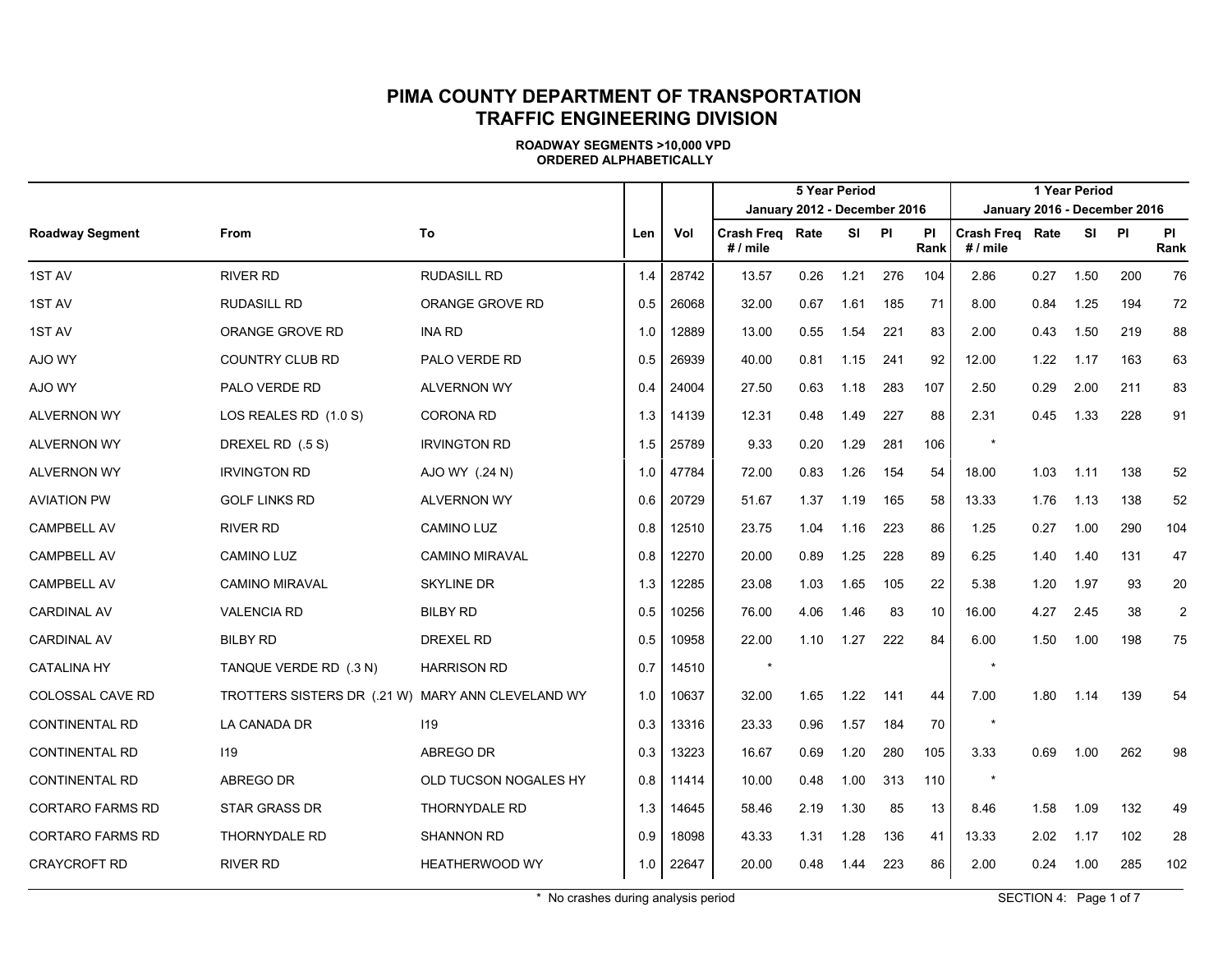|                         |                       |                           |     |       |                               |      | <b>5 Year Period</b> |     |                |                             |      | 1 Year Period |                              |                |
|-------------------------|-----------------------|---------------------------|-----|-------|-------------------------------|------|----------------------|-----|----------------|-----------------------------|------|---------------|------------------------------|----------------|
|                         |                       |                           |     |       | January 2012 - December 2016  |      |                      |     |                |                             |      |               | January 2016 - December 2016 |                |
| <b>Roadway Segment</b>  | From                  | To                        | Len | Vol   | <b>Crash Freg</b><br># / mile | Rate | SI PI                |     | ΡI<br>Rank     | Crash Freg Rate<br># / mile |      | SI.           | <b>PI</b>                    | PI<br>Rank     |
| <b>CRAYCROFT RD</b>     | HEATHERWOOD WY        | SUNRISE DR                | 1.4 | 21167 | 10.71                         | 0.28 | 1.40                 | 255 | 99             | 3.57                        | 0.46 | 1.40          | 194                          | 72             |
| DREXEL RD               | <b>WESTOVER AV</b>    | <b>MISSION RD</b>         | 0.5 | 13486 | 62.00                         | 2.52 | 1.16                 | 152 | 53             | 18.00                       | 3.66 | 1.22          | 101                          | 27             |
| <b>ESPERANZA BL</b>     | LA CANADA DR          | 119                       | 0.3 | 12553 | 26.67                         | 1.16 | 1.13                 | 248 | 95             | $\star$                     |      |               |                              |                |
| <b>FLOWING WELLS RD</b> | ROGER RD              | <b>WETMORE RD</b>         | 0.5 | 21602 | 54.00                         | 1.37 | 1.79                 | 85  | 13             | 18.00                       | 2.28 | 1.76          | 55                           | $\overline{7}$ |
| <b>FLOWING WELLS RD</b> | <b>WETMORE RD</b>     | MOHAWK DR (.12 N)         | 0.5 | 18553 | 60.00                         | 1.77 | 1.94                 | 59  | 4              | 8.00                        | 1.18 | 2.20          | 116                          | 37             |
| <b>HOUGHTON RD</b>      | SAHUARITA RD          | CAMINO DEL EMPERADOR      | 1.1 | 12136 | 19.09                         | 0.86 | 1.70                 | 141 | 44             | 5.45                        | 1.23 | 2.13          | 92                           | 18             |
| <b>HOUGHTON RD</b>      | CAMINO DEL EMPERADOR  | BREKKE RD (.5 N)          | 5.2 | 11752 | 11.15                         | 0.52 | 1.62                 | 128 | 36             | 2.50                        | 0.58 | 1.97          | 107                          | 29             |
| <b>HOUGHTON RD</b>      | S.P.R.R. (.5 S)       | S.P.R.R. (.1N)            | 0.6 | 14899 | 1.67                          | 0.06 | 1.00                 | 335 | 112            | $\star$                     |      |               |                              |                |
| <b>HOUGHTON RD</b>      | <b>ESCALANTE RD</b>   | CORTE MADERA FINA (.04 S) | 0.8 | 24480 | 16.25                         | 0.36 | 1.60                 | 222 | 84             | 2.50                        | 0.28 | 1.50          | 224                          | 90             |
| <b>INA RD</b>           | THORNYDALE RD (.3 E)  | <b>SHANNON RD</b>         | 0.7 | 29138 | 148.57                        | 2.79 | 1.52                 | 42  | -1             | 20.00                       | 1.88 | 1.77          | 41                           | 3              |
| <b>INA RD</b>           | LA CANADA DR          | PASEO DEL NORTE           | 0.5 | 35949 | 96.00                         | 1.46 | 1.78                 | 43  | $\overline{2}$ | 28.00                       | 2.13 | 1.90          | 30                           | $\mathbf{1}$   |
| <b>INA RD</b>           | ORACLE RD             | <b>FIRST AV</b>           | 1.0 | 41676 | 78.00                         | 1.03 | 1.54                 | 80  | 9              | 27.00                       | 1.77 | 1.47          | 61                           | 9              |
| <b>INA RD</b>           | 1ST AV                | <b>SKYLINE DR</b>         | 0.8 | 28290 | 28.75                         | 0.56 | 1.63                 | 172 | 64             | 7.50                        | 0.73 | 1.50          | 149                          | 57             |
| <b>IRVINGTON RD</b>     | <b>CARDINAL AV</b>    | <b>MISSION RD</b>         | 1.3 | 11021 | 14.62                         | 0.73 | 1.87                 | 149 | 51             | 3.85                        | 0.96 | 1.20          | 182                          | 67             |
| <b>KOLB RD</b>          | CENTURY PARK DR (.5S) | CENTENNIAL DR (.06N)      | 1.0 | 15839 | 20.00                         | 0.69 | 1.54                 | 180 | 68             | 5.00                        | 0.86 | 2.36          | 121                          | 39             |
| <b>KOLB RD</b>          | <b>VALENCIA RD</b>    | VALENCIA RD (.3 N)        | 0.4 | 46911 | 45.00                         | 0.53 | 1.33                 | 241 | 92             | 5.00                        | 0.29 | 1.00          | 279                          | 101            |
| KOLB RD                 | SABINO CANYON RD      | SNYDER RD                 | 1.0 | 11852 | 24.00                         | 1.11 | 1.21                 | 197 | 76             | 4.00                        | 0.92 | 1.00          | 209                          | 81             |
| <b>KOLB RD</b>          | SNYDER RD             | SUNRISE DR                | 1.0 | 11869 | 21.00                         | 0.97 | 1.51                 | 157 | 55             | 7.00                        | 1.62 | 1.43          | 107                          | 29             |
| LA CANADA DR            | <b>ESPERANZA BL</b>   | DUVAL MINE RD (.1 S)      | 2.0 | 15118 | 16.00                         | 0.58 | 1.46                 | 175 | 66             | 3.50                        | 0.63 | 1.83          | 133                          | 50             |
| LA CANADA DR            | EDGEWATER DR (.06 S)  | ORANGE GROVE RD           | 2.0 | 15909 | 36.00                         | 1.24 | 1.28                 | 120 | 30             | 7.00                        | 1.21 | 1.14          | 126                          | 42             |
| LA CANADA DR            | ORANGE GROVE RD       | INA RD                    | 1.0 | 18172 | 19.00                         | 0.57 | 1.21                 | 254 | 98             | 3.00                        | 0.45 | 1.00          | 263                          | 99             |
| LA CANADA DR            | <b>INA RD</b>         | <b>MAGEE RD</b>           | 1.0 | 25351 | 27.00                         | 0.58 | 1.58                 | 167 | 59             | 4.00                        | 0.43 | 1.00          | 249                          | 95             |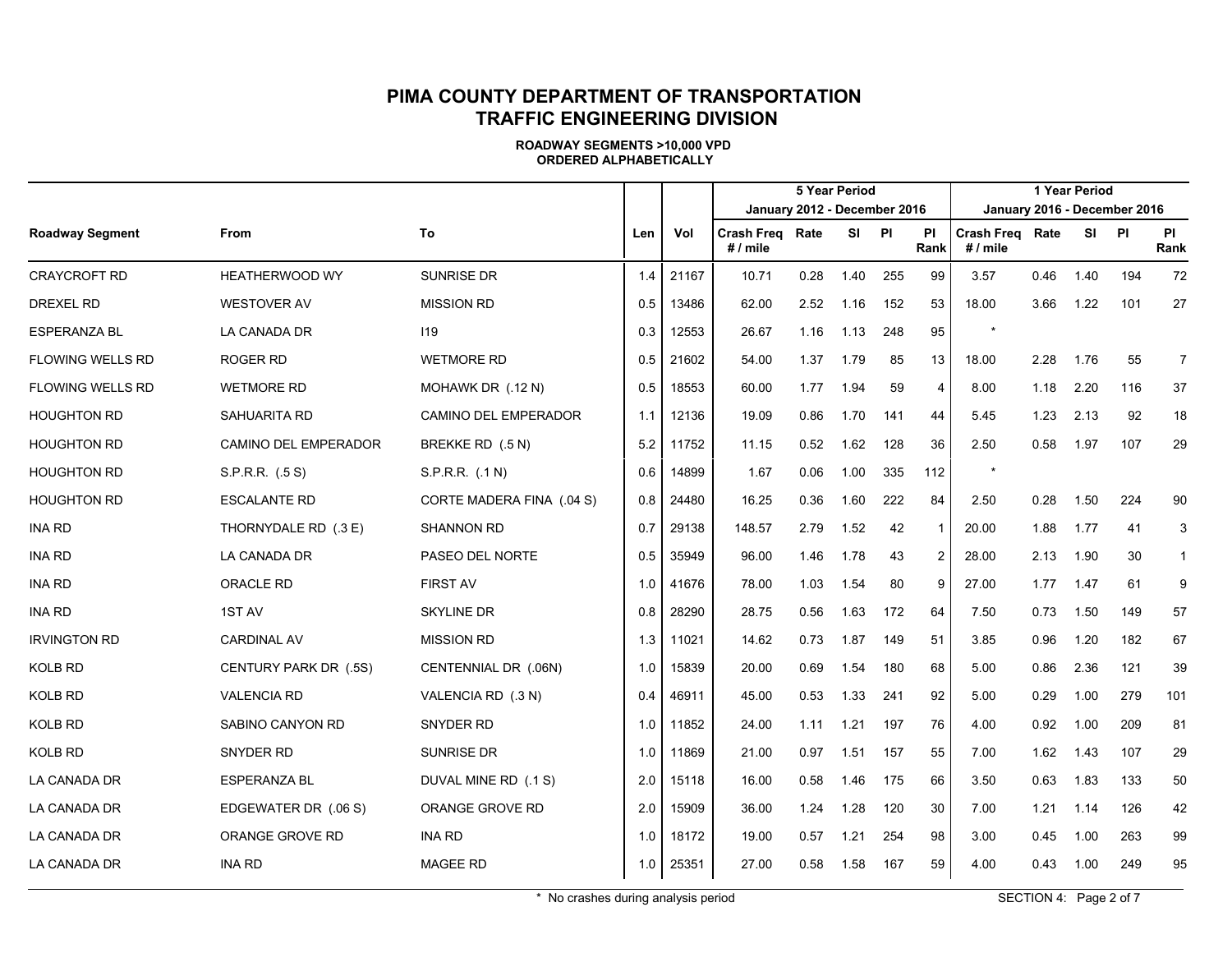|                        |                         |                         |     |       |                              |      | <b>5 Year Period</b> |     |                   |                                      |      | 1 Year Period |                              |                |
|------------------------|-------------------------|-------------------------|-----|-------|------------------------------|------|----------------------|-----|-------------------|--------------------------------------|------|---------------|------------------------------|----------------|
|                        |                         |                         |     |       | January 2012 - December 2016 |      |                      |     |                   |                                      |      |               | January 2016 - December 2016 |                |
| <b>Roadway Segment</b> | <b>From</b>             | To                      | Len | Vol   | Crash Freq Rate<br># / mile  |      | SI                   | PI  | <b>PI</b><br>Rank | <b>Crash Freg Rate</b><br>$# /$ mile |      |               | SI PI                        | PI<br>Rank     |
| LA CANADA DR           | <b>MAGEE RD</b>         | <b>HARDY RD</b>         | 1.0 | 28780 | 20.00                        | 0.38 | 1.20                 | 268 | 103               | 2.00                                 | 0.19 | 1.00          | 287                          | 103            |
| LA CANADA DR           | <b>HARDY RD</b>         | RANCHO FELIZ DR         | 0.9 | 26333 | 16.67                        | 0.35 | 1.45                 | 246 | 94                | 4.44                                 | 0.46 | 1.25          | 221                          | 89             |
| LA CHOLLA BL           | <b>RIVER RD</b>         | <b>RUDASILL RD</b>      | 0.8 | 29612 | 52.50                        | 0.97 | 1.56                 | 104 | 21                | 15.00                                | 1.39 | 1.50          | 74                           | 11             |
| LA CHOLLA BL           | <b>RUDASILL RD</b>      | ORANGE GROVE RD         | 0.5 | 23579 | 36.00                        | 0.84 | 1.33                 | 210 | 79                | 6.00                                 | 0.70 | 1.33          | 206                          | 79             |
| LA CHOLLA BL           | ORANGE GROVE RD         | <b>INA RD</b>           | 1.0 | 24377 | 18.00                        | 0.40 | 1.70                 | 194 | 74                | 5.00                                 | 0.56 | 1.20          | 215                          | 86             |
| LA CHOLLA BL           | <b>INA RD</b>           | <b>MAGEE RD</b>         | 0.7 | 20762 | 101.43                       | 2.68 | 1.32                 | 83  | 10                | 18.57                                | 2.45 | 1.31          | 78                           | 13             |
| LA CHOLLA BL           | <b>MAGEE RD</b>         | <b>OVERTON RD</b>       | 1.8 | 14938 | 26.11                        | 0.96 | 1.48                 | 115 | 26                | 6.67                                 | 1.22 | 1.65          | 77                           | 12             |
| <b>LINDA VISTA BL</b>  | <b>CAMINO DE OESTE</b>  | <b>THORNYDALE RD</b>    | 1.0 | 12513 | 30.00                        | 1.31 | 1.68                 | 85  | 13                | 9.00                                 | 1.97 | 2.29          | 46                           | $\overline{4}$ |
| <b>MAGEE RD</b>        | <b>CORTARO FARMS RD</b> | LA CHOLLA BL            | 1.4 | 20544 | 33.57                        | 0.90 | 1.54                 | 109 | 24                | 8.57                                 | 1.14 | 1.65          | 84                           | 15             |
| <b>MAGEE RD</b>        | LA CHOLLA BL            | LA CANADA DR            | 1.0 | 17361 | 23.00                        | 0.73 | 1.73                 | 145 | 47                | 5.00                                 | 0.79 | 1.20          | 197                          | 74             |
| MARY ANN CLEVELAND WY  | RED IRON TR (.1W)       | COLOSSAL CAVE RD        | 1.6 | 10985 | 26.25                        | 1.31 | 1.47                 | 102 | 19                | 4.38                                 | 1.09 | 1.43          | 131                          | 47             |
| <b>MISSION RD</b>      | <b>VALENCIA RD</b>      | <b>DREXEL RD</b>        | 1.0 | 11194 |                              |      |                      |     |                   |                                      |      |               |                              |                |
| <b>MISSION RD</b>      | <b>DREXEL RD</b>        | <b>IRVINGTON RD</b>     | 0.8 | 21746 | 65.00                        | 1.64 | 1.38                 | 94  | 17                | 21.25                                | 2.68 | 1.40          | 55                           | $\overline{7}$ |
| <b>MISSION RD</b>      | <b>IRVINGTON RD</b>     | MISSION PL (.03 N)      | 0.5 | 25496 | 54.00                        | 1.16 | 1.11                 | 202 | 77                | 8.00                                 | 0.86 | 1.00          | 215                          | 86             |
| <b>NOGALES HY</b>      | <b>LUMBER ST</b>        | OLD NOGALES HY          | 2.7 | 11979 | 27.78                        | 1.27 | 1.62                 | 56  | 3                 | 9.26                                 | 2.12 | 1.43          | 54                           | 6              |
| <b>NOGALES HY</b>      | <b>OLD NOGALES HY</b>   | <b>HUGHES ACCESS RD</b> | 1.0 | 18294 | 25.00                        | 0.75 | 1.90                 | 130 | 37                | 6.00                                 | 0.90 | 2.13          | 115                          | 35             |
| NOGALES HY             | <b>HERMANS RD</b>       | AERO PARK BL/VAMORI ST  | 0.4 | 16885 | $\star$                      |      |                      |     |                   | $\star$                              |      |               |                              |                |
| <b>NOGALES HY</b>      | AERO PARK BL/VAMORI ST  | <b>LOS REALES RD</b>    | 0.6 | 20075 | 31.67                        | 0.86 | 1.72                 | 144 | 46                | 6.67                                 | 0.91 | 2.45          | 125                          | 41             |
| ORANGE GROVE RD        | <b>SHANNON RD</b>       | LA CHOLLA BL            | 1.0 | 23406 | 29.00                        | 0.68 | 1.38                 | 190 | 73                | 5.00                                 | 0.59 | 1.60          | 169                          | 64             |
| ORANGE GROVE RD        | LA CHOLLA BL            | LA CANADA DR            | 1.0 | 18084 | 31.00                        | 0.94 | 1.45                 | 150 | 52                | 4.00                                 | 0.61 | 1.25          | 209                          | 81             |
| ORANGE GROVE RD        | <b>ORACLE RD</b>        | <b>FIRST AV</b>         | 0.8 | 16469 | 37.50                        | 1.25 | 1.27                 | 159 | 57                | 11.25                                | 1.87 | 1.33          | 94                           | 23             |
| ORANGE GROVE RD        | 1ST AV                  | <b>SKYLINE DR</b>       | 1.3 | 12161 | 22.31                        | 1.01 | 1.57                 | 122 | 32                | 3.08                                 | 0.69 | 1.50          | 170                          | 65             |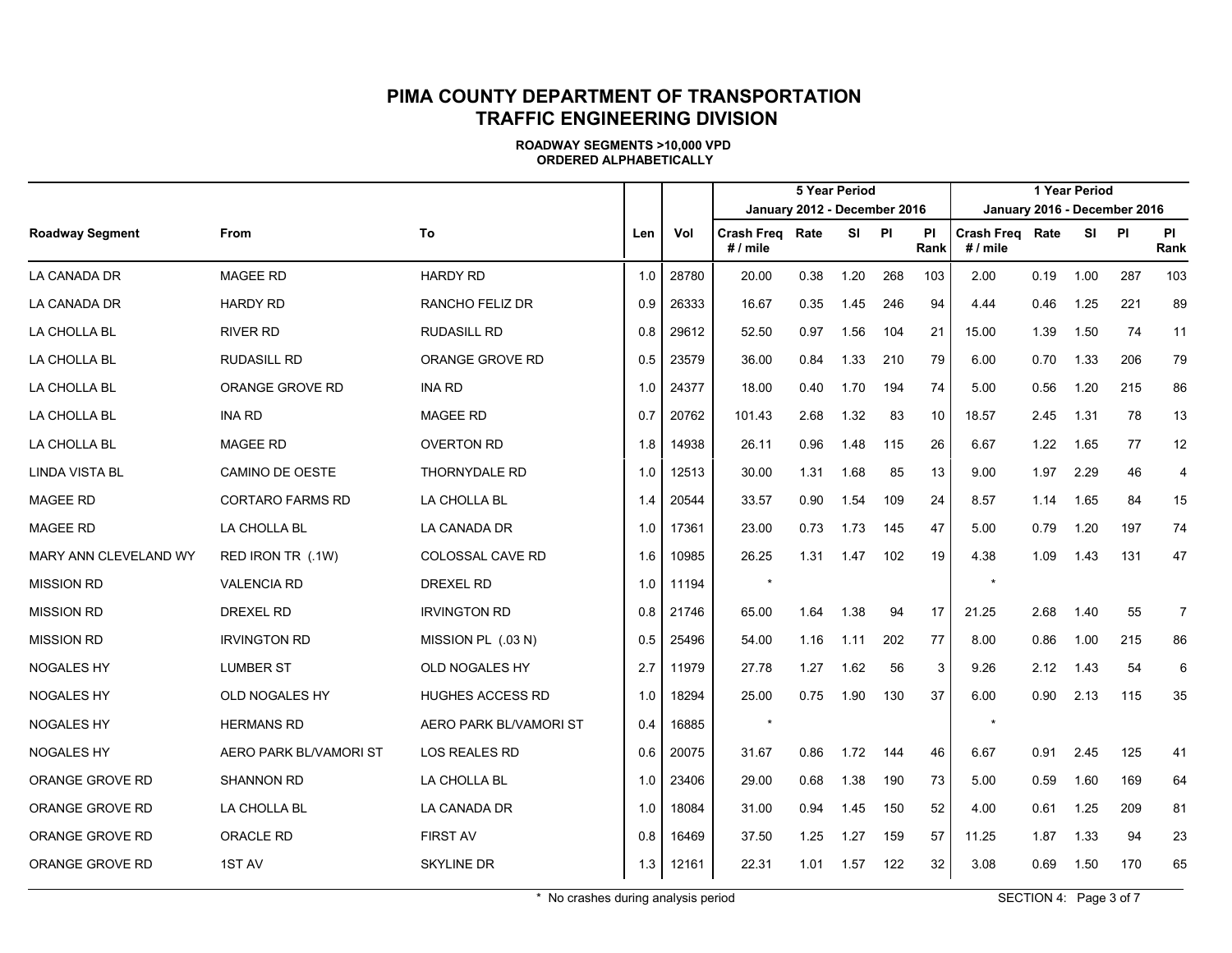|                        |                        |                          |     |       |                                    |      | <b>5 Year Period</b> |     |                   |                              |      | 1 Year Period |     |                   |
|------------------------|------------------------|--------------------------|-----|-------|------------------------------------|------|----------------------|-----|-------------------|------------------------------|------|---------------|-----|-------------------|
|                        |                        |                          |     |       | January 2012 - December 2016       |      |                      |     |                   | January 2016 - December 2016 |      |               |     |                   |
| <b>Roadway Segment</b> | From                   | To                       | Len | Vol   | <b>Crash Freg Rate</b><br># / mile |      | SI                   | PI  | <b>PI</b><br>Rank | Crash Freg Rate<br># / mile  |      | SI PI         |     | <b>PI</b><br>Rank |
| PALO VERDE RD          | <b>DREXEL RD</b>       | IRVINGTON RD (.3S)       | 0.7 | 19394 | 41.43                              | 1.17 | 1.48                 | 131 | 38                | 12.86                        | 1.82 | 1.33          | 96  | 24                |
| PALO VERDE RD          | IRVINGTON RD (.2N)     | AJO WY                   | 0.8 | 25624 | 71.25                              | 1.52 | 1.26                 | 115 | 26                | 7.50                         | 0.80 | 1.17          | 190 | 70                |
| PALO VERDE RD          | AJO WY                 | 44TH ST                  | 0.5 | 25248 | 64.00                              | 1.39 | 1.58                 | 84  | 12                | 12.00                        | 1.30 | 1.50          | 112 | 34                |
| PALO VERDE RD          | 44TH ST                | 33RD ST                  | 1.0 | 33177 | 25.00                              | 0.41 | 1.20                 | 256 | 101               | 4.00                         | 0.33 | 1.00          | 251 | 96                |
| <b>RIVER RD</b>        | <b>SHANNON RD</b>      | LA CHOLLA BL             | 1.2 | 21644 | 27.50                              | 0.70 | 1.39                 | 171 | 61                | 2.50                         | 0.32 | 1.33          | 232 | 93                |
| <b>RIVER RD</b>        | LA CHOLLA BL           | LA CANADA DR             | 1.4 | 35703 | 61.43                              | 0.94 | 1.31                 | 126 | 33                | 8.57                         | 0.66 | 1.33          | 139 | 54                |
| <b>RIVER RD</b>        | LA CANADA DR           | ORACLE RD (.1 W)         | 0.9 | 33414 | 45.56                              | 0.75 | 1.57                 | 126 | 33                | 10.00                        | 0.82 | 1.76          | 111 | 33                |
| <b>RIVER RD</b>        | 1ST AV (.3 E)          | <b>CAMINO LUZ</b>        | 0.6 | 43714 | 18.33                              | 0.23 | 1.18                 | 311 | 109               | 8.33                         | 0.52 | 1.00          | 231 | 92                |
| <b>RIVER RD</b>        | <b>CAMPBELL AV</b>     | HACIENDA DEL SOL (.21 W) | 0.5 | 38214 | 96.00                              | 1.38 | 1.48                 | 86  | 16                | 16.00                        | 1.15 | 1.38          | 126 | 42                |
| <b>RIVER RD</b>        | HACIENDA DEL SOL RD    | ALVERNON WY/RIVER RD     | 1.0 | 29629 | 46.00                              | 0.85 | 1.49                 | 126 | 33                | 10.00                        | 0.92 | 1.68          | 100 | 26                |
| <b>RIVER RD</b>        | ALVERNON WY/RIVER RD   | PONTATOC RD              | 0.8 | 12721 | 28.75                              | 1.24 | 1.50                 | 140 | 43                | 7.50                         | 1.62 | 1.80          | 91  | 17                |
| <b>RIVER RD</b>        | PONTATOC RD            | SWAN RD                  | 0.9 | 12136 | 15.56                              | 0.70 | 1.21                 | 255 | 99                | 2.22                         | 0.50 | 1.00          | 269 | 100               |
| <b>RIVER RD</b>        | <b>SWAN RD</b>         | <b>CRAYCROFT RD</b>      | 1.3 | 12470 | 32.31                              | 1.42 | 1.46                 | 98  | 18                | 6.15                         | 1.35 | 1.85          | 80  | 14                |
| <b>RIVER RD</b>        | CRAYCROFT RD (.3 E)    | <b>TANURI DR</b>         | 0.7 | 18054 | 18.57                              | 0.56 | 1.52                 | 220 | 82                | 4.29                         | 0.65 | 2.93          | 160 | 61                |
| <b>RIVER RD</b>        | <b>TANURI DR</b>       | SABINO CANYON RD         | 1.1 | 15672 | 31.82                              | 1.11 | 1.26                 | 158 | 56                | 3.64                         | 0.64 | 1.25          | 207 | 80                |
| <b>RUTHRAUFF RD</b>    | LA CHOLLA BL           | <b>OBETKA AV</b>         | 1.0 | 22440 | 29.00                              | 0.71 | 1.70                 | 133 | 39                | 9.00                         | 1.10 | 1.11          | 157 | 59                |
| SABINO CANYON RD       | TANQUE VERDE RD (.4 N) | <b>CLOUD RD</b>          | 0.9 | 29497 | 27.78                              | 0.52 | 1.54                 | 187 | 72                | 12.22                        | 1.14 | 1.62          | 93  | 20                |
| SABINO CANYON RD       | <b>CLOUD RD</b>        | RIVER RD                 | 0.3 | 30366 | 33.33                              | 0.60 | 1.10                 | 296 | 108               | 6.67                         | 0.60 | 1.00          | 260 | 97                |
| SABINO CANYON RD       | <b>RIVER RD</b>        | KOLB RD                  | 0.6 | 20930 | 10.00                              | 0.26 | 1.97                 | 216 | 80                | 1.67                         | 0.22 | 1.00          | 294 | 105               |
| SABINO CANYON RD       | <b>KOLB RD</b>         | <b>SNYDER RD</b>         | 1.3 | 11612 | 19.23                              | 0.91 | 1.55                 | 146 | 49                | 3.85                         | 0.91 | 1.40          | 160 | 61                |
| <b>SHANNON RD</b>      | <b>INA RD</b>          | <b>MAGEE RD</b>          | 0.8 | 10924 | 40.00                              | 2.01 | 1.19                 | 147 | 50                | 8.75                         | 2.19 | 1.14          | 129 | 45                |
| SILVERBELL RD          | SUNSET RD (.12S)       | SUNSET RD (.17 N)        | 0.5 | 11175 | 10.00                              | 0.49 | 1.60                 | 228 | 89                |                              |      |               |     |                   |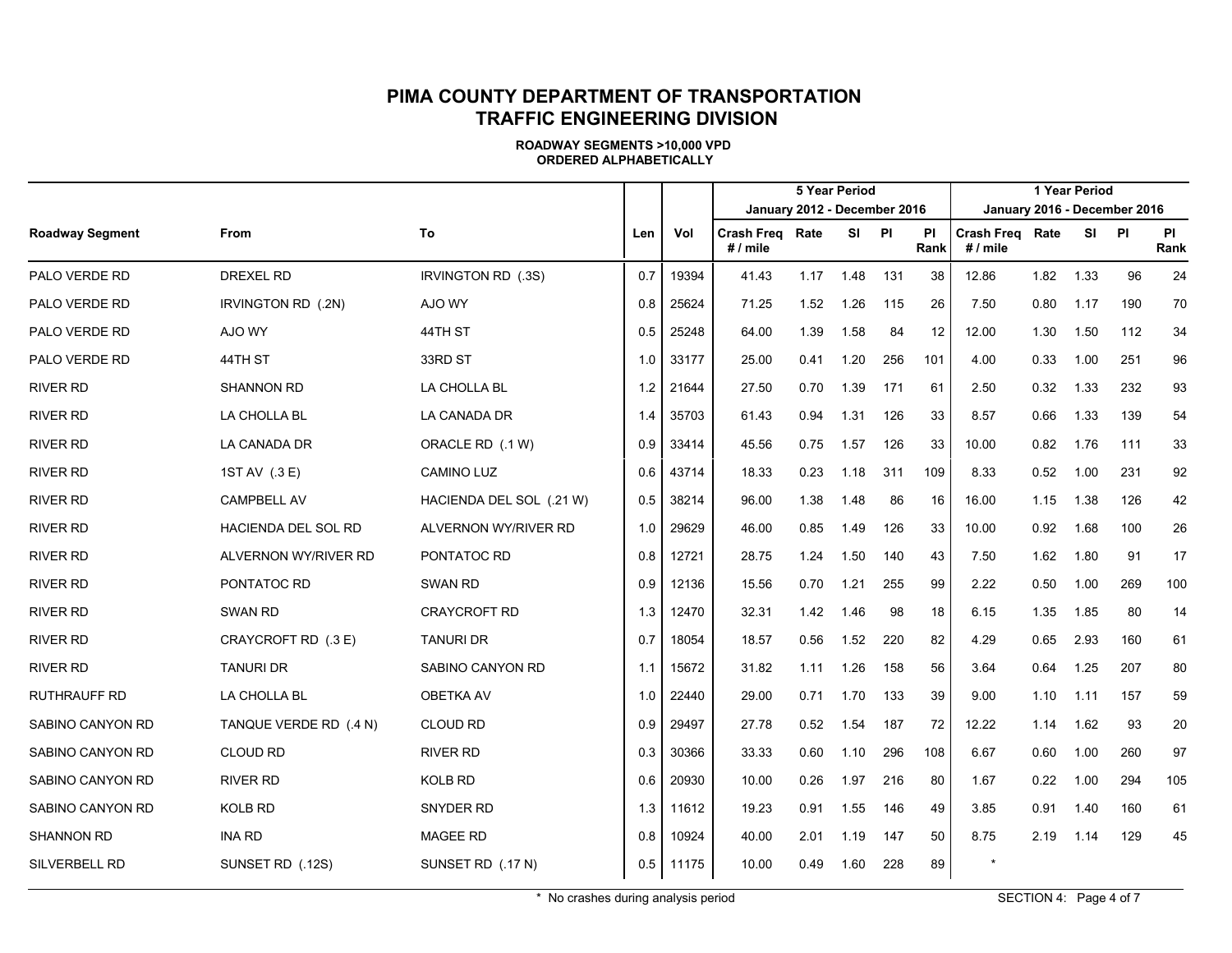**ROADWAY SEGMENTS >10,000 VPD ORDERED ALPHABETICALLY**

|                        |                         |                      |     |       |                                           |      | <b>5 Year Period</b> |           |                   |                                    |      | 1 Year Period |                              |                   |
|------------------------|-------------------------|----------------------|-----|-------|-------------------------------------------|------|----------------------|-----------|-------------------|------------------------------------|------|---------------|------------------------------|-------------------|
|                        |                         |                      |     |       | January 2012 - December 2016              |      |                      |           |                   |                                    |      |               | January 2016 - December 2016 |                   |
| <b>Roadway Segment</b> | <b>From</b>             | To                   | Len | Vol   | <b>Crash Freg Rate</b><br># $\prime$ mile |      | <b>SI</b>            | <b>PI</b> | <b>PI</b><br>Rank | <b>Crash Freg Rate</b><br># / mile |      |               | SI PI                        | <b>PI</b><br>Rank |
| <b>SKYLINE DR</b>      | <b>INA RD</b>           | ORANGE GROVE RD      | 1.0 | 31634 | 17.00                                     | 0.29 | 1.35                 | 256       | 101               | 3.00                               | 0.26 | 1.67          | 211                          | 83                |
| <b>SKYLINE DR</b>      | ORANGE GROVE RD         | <b>CAMPBELL AV</b>   | 0.5 | 44690 | 72.00                                     | 0.88 | 1.17                 | 194       | 74                | 12.00                              | 0.74 | 1.00          | 205                          | 78                |
| <b>SKYLINE DR</b>      | <b>CAMPBELL AV</b>      | <b>SUNRISE DR</b>    | 0.4 | 27549 | 75.00                                     | 1.49 | 1.78                 | 68        | 7                 | 12.50                              | 1.24 | 3.12          | 92                           | 18                |
| <b>SUNRISE DR</b>      | <b>SKYLINE DR</b>       | PONTATOC DR          | 1.7 | 39582 | 38.82                                     | 0.54 | 1.29                 | 180       | 68                | 12.35                              | 0.86 | 1.33          | 116                          | 37                |
| <b>SUNRISE DR</b>      | PONTATOC DR             | <b>SWAN RD</b>       | 0.5 | 38777 | 90.00                                     | 1.27 | 1.37                 | 119       | 29                | 12.00                              | 0.85 | 1.67          | 135                          | 51                |
| <b>SUNRISE DR</b>      | <b>SWAN RD</b>          | <b>CRAYCROFT RD</b>  | 1.0 | 31318 | 68.00                                     | 1.19 | 1.29                 | 120       | 30                | 14.00                              | 1.22 | 1.21          | 115                          | 35                |
| <b>SUNRISE DR</b>      | <b>CRAYCROFT RD</b>     | <b>KOLB RD</b>       | 1.9 | 19611 | 24.21                                     | 0.68 | 1.63                 | 118       | 28                | 3.68                               | 0.51 | 1.29          | 190                          | 70                |
| <b>SWAN RD</b>         | CALLE CHUECA (.23 S)    | <b>RIVER RD</b>      | 0.7 | 26698 | 22.86                                     | 0.47 | 1.38                 | 249       | 97                | 5.71                               | 0.59 | 1.50          | 178                          | 66                |
| <b>SWAN RD</b>         | <b>RIVER RD</b>         | <b>SUNRISE DR</b>    | 2.0 | 23395 | 23.50                                     | 0.55 | 1.42                 | 168       | 60                | 5.00                               | 0.59 | 1.78          | 123                          | 40                |
| <b>TANQUE VERDE RD</b> | TANQUE VERDE ACRES RD   | <b>TOMAHAWK TR</b>   | 1.1 | 13366 | 5.45                                      | 0.22 | 1.17                 | 321       | 111               |                                    |      |               |                              |                   |
| <b>TANQUE VERDE RD</b> | <b>WILLOW RANCH RD</b>  | <b>CONESTOGA AV</b>  | 0.7 | 10719 | 21.43                                     | 1.10 | 1.65                 | 145       | 47                | 4.29                               | 1.10 | 1.33          | 182                          | 67                |
| <b>THORNYDALE RD</b>   | INA RD $( .1 N )$       | <b>MASSINGALE RD</b> | 0.4 | 27569 | 50.00                                     | 0.99 | 1.25                 | 204       | 78                | 5.00                               | 0.50 | 1.50          | 213                          | 85                |
| <b>THORNYDALE RD</b>   | <b>MASSINGALE RD</b>    | <b>MAGEE RD</b>      | 0.5 | 28311 | 74.00                                     | 1.43 | 1.69                 | 65        | 5                 | 14.00                              | 1.35 | 1.83          | 87                           | 16                |
| <b>THORNYDALE RD</b>   | <b>MAGEE RD</b>         | CORTARO FARMS RD     | 0.5 | 20944 | 28.00                                     | 0.73 | 1.29                 | 238       | 91                | 6.00                               | 0.78 | 1.00          | 238                          | 94                |
| <b>THORNYDALE RD</b>   | <b>CORTARO FARMS RD</b> | <b>OVERTON RD</b>    | 1.0 | 19183 | 73.00                                     | 2.09 | 1.22                 | 103       | 20                | 14.00                              | 2.00 | 1.14          | 99                           | 25                |
| <b>THORNYDALE RD</b>   | <b>OVERTON RD</b>       | LINDA VISTA BL       | 0.5 | 18835 | 66.00                                     | 1.92 | 1.38                 | 108       | 23                | 16.00                              | 2.33 | 1.73          | 63                           | 10                |
| <b>THORNYDALE RD</b>   | <b>LINDA VISTA BL</b>   | <b>LAMBERT LN</b>    | 1.0 | 16623 | 45.00                                     | 1.48 | 1.20                 | 136       | 41                | 10.00                              | 1.65 | 1.30          | 108                          | 31                |
| <b>VALENCIA RD</b>     | <b>CAMINO VERDE</b>     | <b>MARK RD</b>       | 2.0 | 16170 | 29.50                                     | 1.00 | 1.30                 | 133       | 39                | 6.00                               | 1.02 | 1.25          | 127                          | 44                |
| <b>VALENCIA RD</b>     | <b>MARK RD</b>          | CAMINO DE OESTE      | 0.5 | 22098 | 26.00                                     | 0.64 | 1.31                 | 248       | 95                | 6.00                               | 0.74 | 1.33          | 203                          | 77                |
| <b>VALENCIA RD</b>     | <b>CAMINO DE OESTE</b>  | CABALLO RD           | 0.6 | 26236 | 45.00                                     | 0.94 | 1.84                 | 114       | 25                | 13.33                              | 1.39 | 1.50          | 93                           | 20                |
| <b>VALENCIA RD</b>     | <b>CABALLO RD</b>       | CAMINO DE LA TIERRA  | 0.9 | 26227 | 37.78                                     | 0.79 | 1.32                 | 171       | 61                | 8.89                               | 0.93 | 1.25          | 149                          | 57                |
| <b>VALENCIA RD</b>     | CAMINO DE LA TIERRA     | <b>CARDINAL AV</b>   | 0.5 | 34341 | 120.00                                    | 1.91 | 1.47                 | 71        | 8                 | 22.00                              | 1.76 | 1.00          | 129                          | 45                |

\* No crashes during analysis period  $\blacksquare$  SECTION 4: Page 5 of 7  $\blacksquare$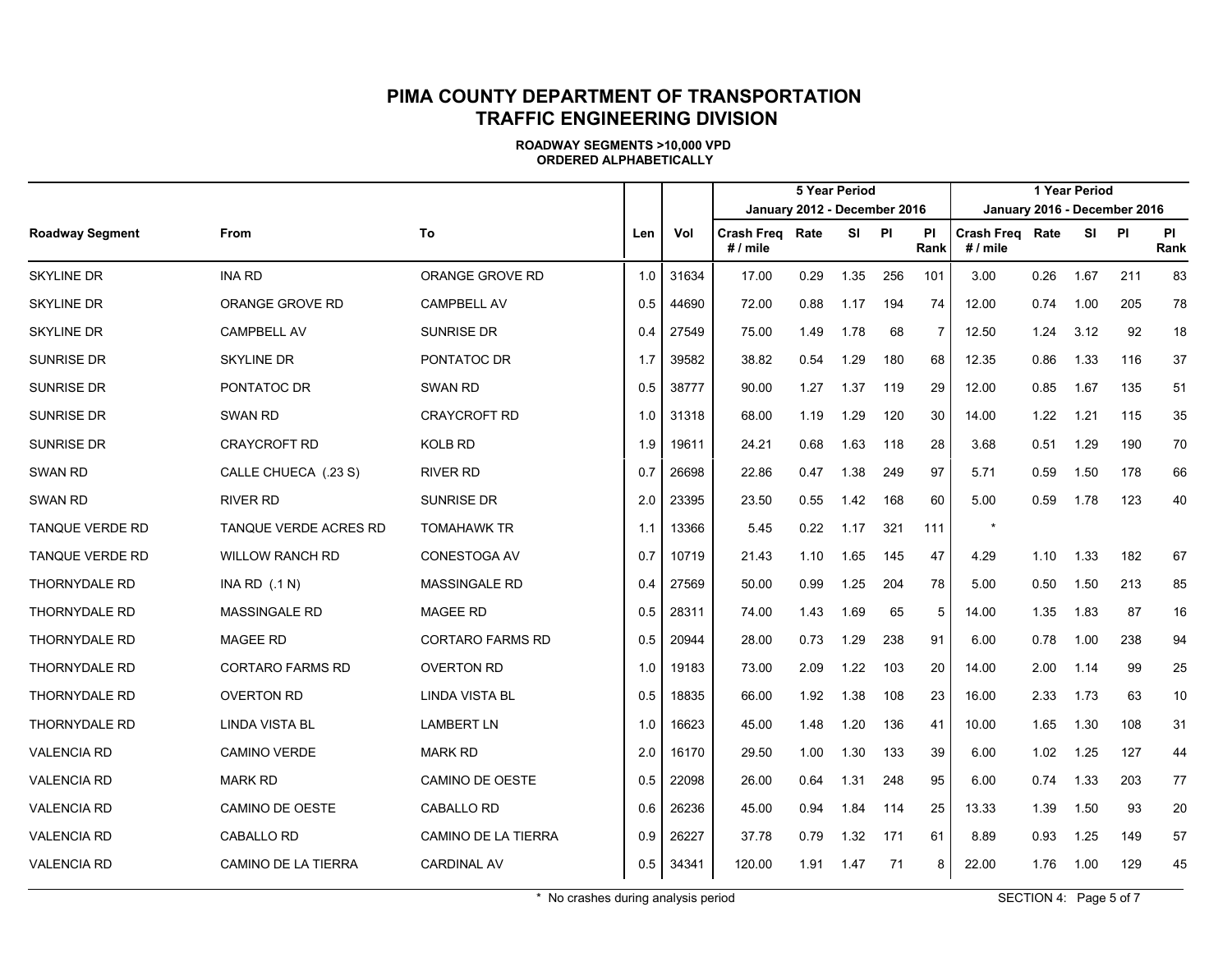|                        |                         |                          |            |       | 5 Year Period                 |      |      |     |            |                               | 1 Year Period |      |                              |            |  |  |  |
|------------------------|-------------------------|--------------------------|------------|-------|-------------------------------|------|------|-----|------------|-------------------------------|---------------|------|------------------------------|------------|--|--|--|
|                        |                         |                          |            |       | January 2012 - December 2016  |      |      |     |            |                               |               |      | January 2016 - December 2016 |            |  |  |  |
| <b>Roadway Segment</b> | <b>From</b>             | To                       | Len        | Vol   | <b>Crash Freg</b><br># / mile | Rate | SI   | ΡI  | ΡI<br>Rank | <b>Crash Freq</b><br># / mile | Rate          | SI   | PI                           | PI<br>Rank |  |  |  |
| <b>VALENCIA RD</b>     | <b>CARDINAL AV</b>      | <b>MISSION RD</b>        | 0.7        | 36614 | 145.71                        | 2.18 | 1.42 | 67  | 6          | 32.86                         | 2.46          | 1.43 | 52                           | 5          |  |  |  |
| <b>VALENCIA RD</b>     | <b>ALVERNON WY</b>      | <b>BENSON HY</b>         | 0.         | 20328 | 29.00                         | 0.78 | 1.44 | 171 | 61         | 4.00                          | 0.54          | 2.20 | 159                          | 60         |  |  |  |
| <b>VALENCIA RD</b>     | <b>WILMOT RD</b>        | KOLB RD                  | i 0 I      | 24712 | 29.00                         | 0.64 | 1.51 | 172 | 64         | 11.00                         | 1.22          | 1.36 | 109                          | 32         |  |  |  |
| <b>WETMORE RD</b>      | <b>OBETKA AV</b>        | <b>FLOWING WELLS RD</b>  | 0.3        | 19692 | 46.67                         | 1.30 | 1.43 | 176 | 67         | 13.33                         | 1.86          | 1.25 | 148                          | 56         |  |  |  |
| <b>WETMORE RD</b>      | <b>FLOWING WELLS RD</b> | AUTO MALL DR/FAIRVIEW AV | $0.5 \mid$ | 24147 | 26.00                         | 0.59 | 1.52 | 216 | 80         | 8.00                          | 0.91          | 1.25 | 187                          | 69         |  |  |  |